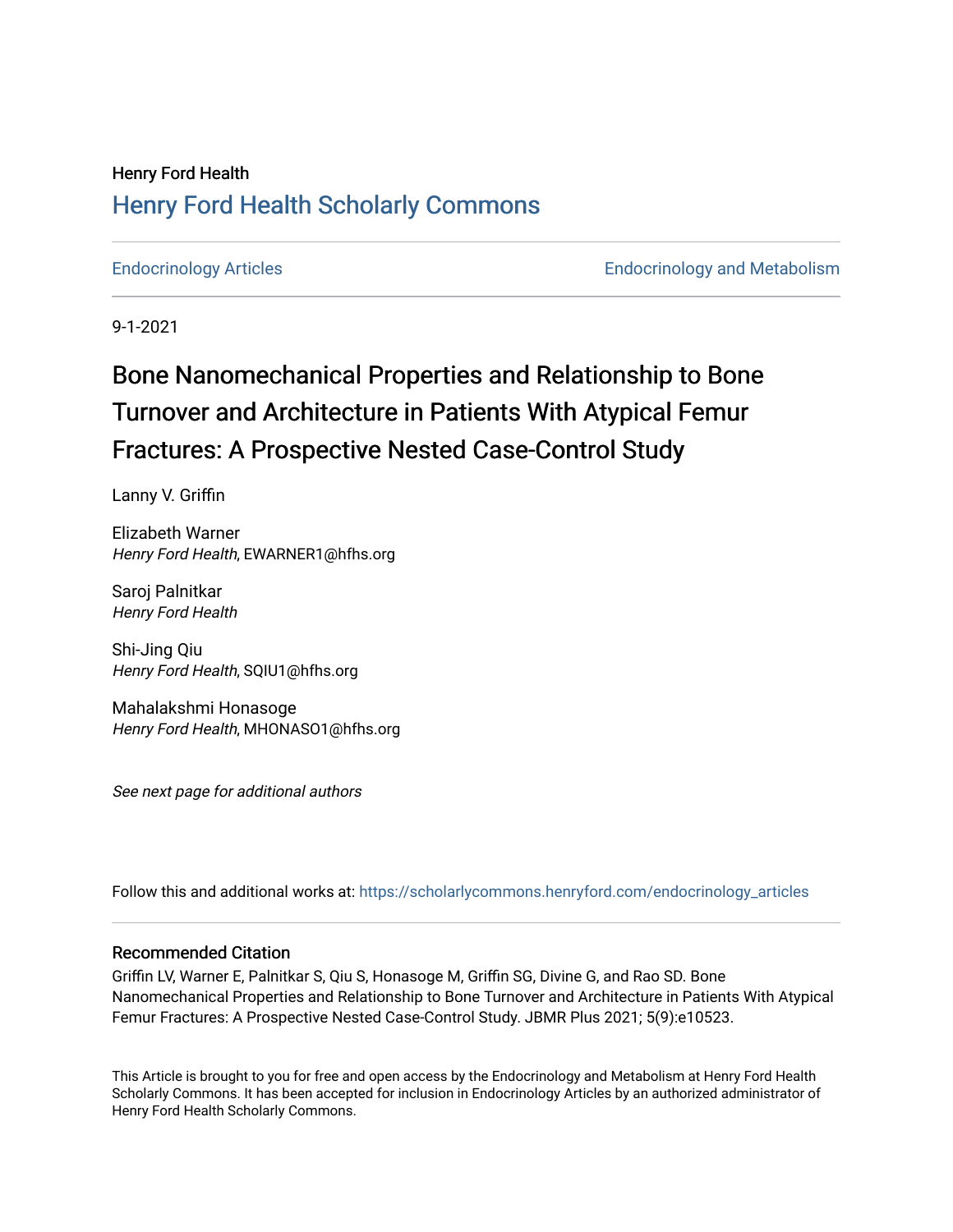## Authors

Lanny V. Griffin, Elizabeth Warner, Saroj Palnitkar, Shi-Jing Qiu, Mahalakshmi Honasoge, Shawna G. Griffin, George Divine, and Sudhaker D. Rao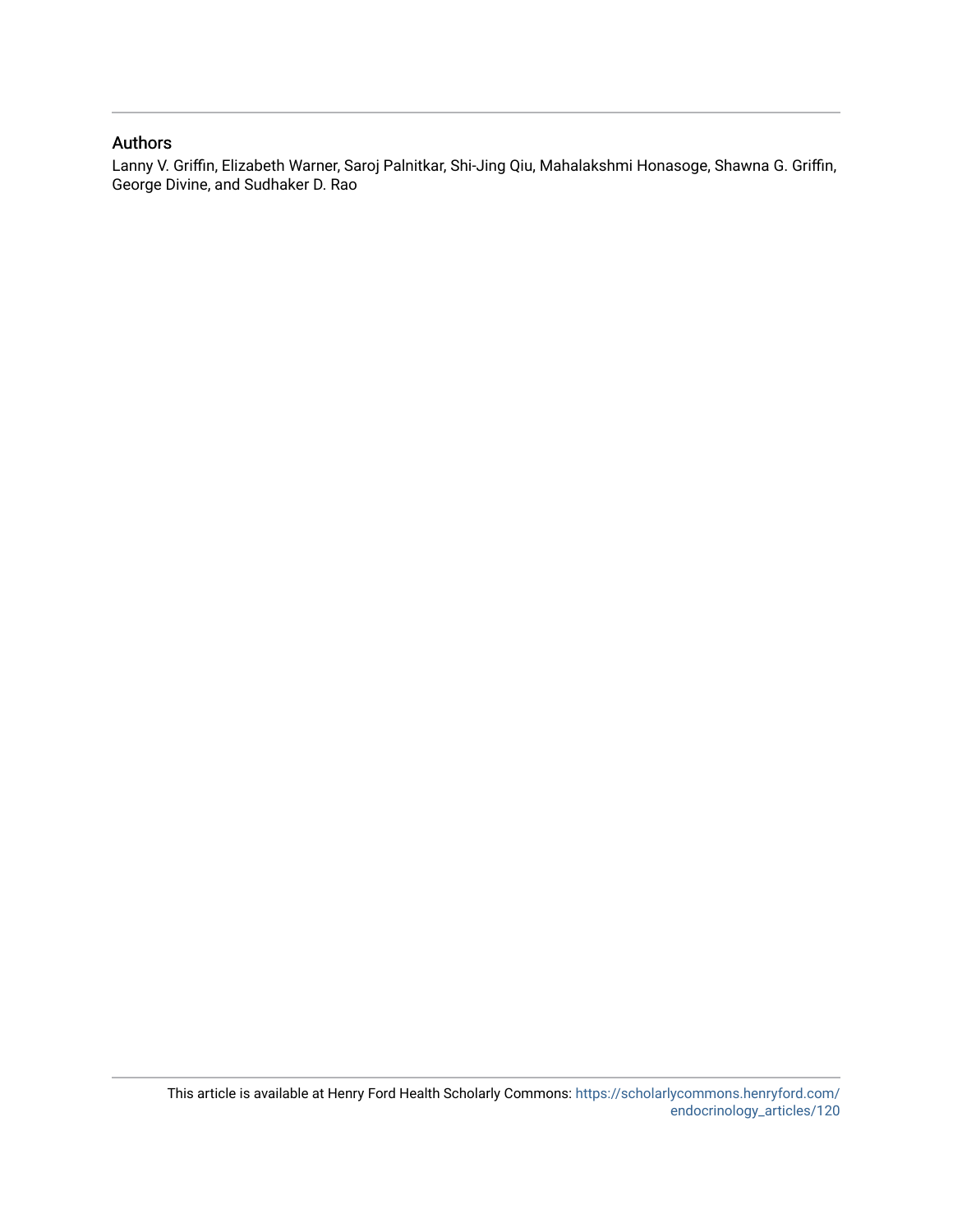**IBMRPIIK** 

ASBMR

## Bone Nanomechanical Properties and Relationship to Bone Turnover and Architecture in Patients With Atypical Femur Fractures: A Prospective Nested Case-Control Study

Lanny V. Griffin,<sup>1</sup> Elizabeth Warner,<sup>2</sup> Saroj Palnitkar,<sup>2</sup> Shijing Qiu,<sup>2</sup> Mahalakshmi Honasoge,<sup>3</sup> Shawna G. Griffin,<sup>1</sup> George Divine,<sup>4</sup> and Sudhaker D. Rao<sup>2,3</sup>

<sup>1</sup>California Polytechnic State University (Cal Poly), San Luis Obispo, CA, USA

<sup>2</sup>Bone & Mineral Research Laboratory, Henry Ford Health System/Wayne State University Integrative Biosciences (IBio) Research Facility, Detroit, MI, USA

3 Division of Endocrinology, Diabetes, and Bone & Mineral Disorders, Henry Ford Health System, Detroit, MI, USA

<sup>4</sup>Department of Public Health Sciences, Henry Ford Health System, Detroit, MI, USA

#### **ABSTRACT**

Atypical femur fractures (AFFs) are well-established serious complication of long-term bisphosphonate and denosumab therapy in patients with osteopenia or osteoporosis. To elucidate underlying mechanism(s) for the development of AFF, we performed a nested case-control study to investigate bone tissue nanomechanical properties and prevailing bone microstructure and tissue-level remodeling status as assessed by bone histomorphometry. We hypothesized that there would be differences in nanomechanical properties between patients with and without AFF and that bone microstructure and remodeling would be related to nanomechanical properties. Thirty-two full-thickness transiliac bone biopsies were obtained from age- and sex-matched patients on long-term bisphosphonate therapy with ( $n = 16$ ) and without an AFF ( $n = 16$ ). Standard histomorphometric measurements were made in each sample on three different bone envelopes (cancellous, intracortical, and endosteal). Iliac bone wall thickness was significantly lower on all three bone surfaces in patients with AFF than in those without AFF. Surface-based bone formation rate was suppressed similarly in both groups in comparison to healthy premenopausal and postmenopausal women, with no significant difference between the two groups. Nanoindentation was used to assess material properties of cortical and cancellous bone separately. Elastic modulus was higher in cortical than in cancellous bone in patients with AFF as well as compared to the elastic modulus of cortical bone from non-AFF patients. However, the elastic modulus of the cancellous bone was not different between AFF and non-AFF groups or between cortical and cancellous bone of non-AFF patients. Resistance to plastic deformation was decreased in cortical bone in both AFF and non-AFF groups compared to cancellous bone, but to a greater extent in AFF patients. We conclude that long-term bisphosphonate therapy is associated with prolonged suppression of bone turnover resulting in altered cortical remodeling and tissue nanomechanical properties leading to AFF. © 2021 The Authors. JBMR Plus published by Wiley Periodicals LLC on behalf of American Society for Bone and Mineral Research.

KEY WORDS: ATYPICAL FEMUR FRACTURE; BISPHOSPHONATE; BONE BIOPSY; NANOINDENTATION; SEVERELY SUPPRESSED BONE TURNOVER

#### Introduction

A typical femur fractures (AFFs) are well-established, serious, and<br>life changing complication of long-term bisphosphonate or denosumab therapy in patients with osteopenia or osteoporosis.<sup>(1-8)</sup>  $-8$ <sup>)</sup> However, the scope, magnitude, and pathogenesis of these unusualfractures(often referred toasAFF) remains to be established. In 2005, we proposed that severe suppression of bone turnover

(SSBT) is a major contributing factor to the development of  $AFF<sub>i</sub><sup>(1,2)</sup>$ which was later confirmed by others.<sup>(9–11)</sup> However, since our initial proposal, we have found that many patients with SSBT, as we defined at the time, do not necessarily develop  $\text{AFF}_{i}^{(12)}$  and conversely, not all patients with AFF necessarily manifest SSBT on bone histomorphometry.<sup> $(11-14)$ </sup> The apparent conflicting observations imply that factors, in addition to SSBT, must be contributing to the pathogenesis of unusual fractures including AFFs.<sup>(15)</sup>

This is an open access article under the terms of the [Creative Commons Attribution](http://creativecommons.org/licenses/by/4.0/) License, which permits use, distribution and reproduction in any medium, provided the original work is properly cited.

Received in original form March 15, 2021; revised form May 18, 2021; accepted June 2, 2021. Accepted manuscript online June 12, 2021. Address correspondence to: Sudhaker D. Rao, MBBS, FACP, FACE, Division of Endocrinology, Diabetes, and Bone & Mineral Disorders, Henry Ford Medical Center, New Center One Suite # 800 3031 W. Grand Blvd, Detroit, MI 48202, USA. E-mail: [srao1@hfhs.org](mailto:srao1@hfhs.org)

JBMR<sup>®</sup> Plus (WOA), Vol. 5, No. 9, September 2021, e10523.

DOI: 10.1002/jbm4.10523

© 2021 The Authors. JBMR Plus published by Wiley Periodicals LLC on behalf of American Society for Bone and Mineral Research.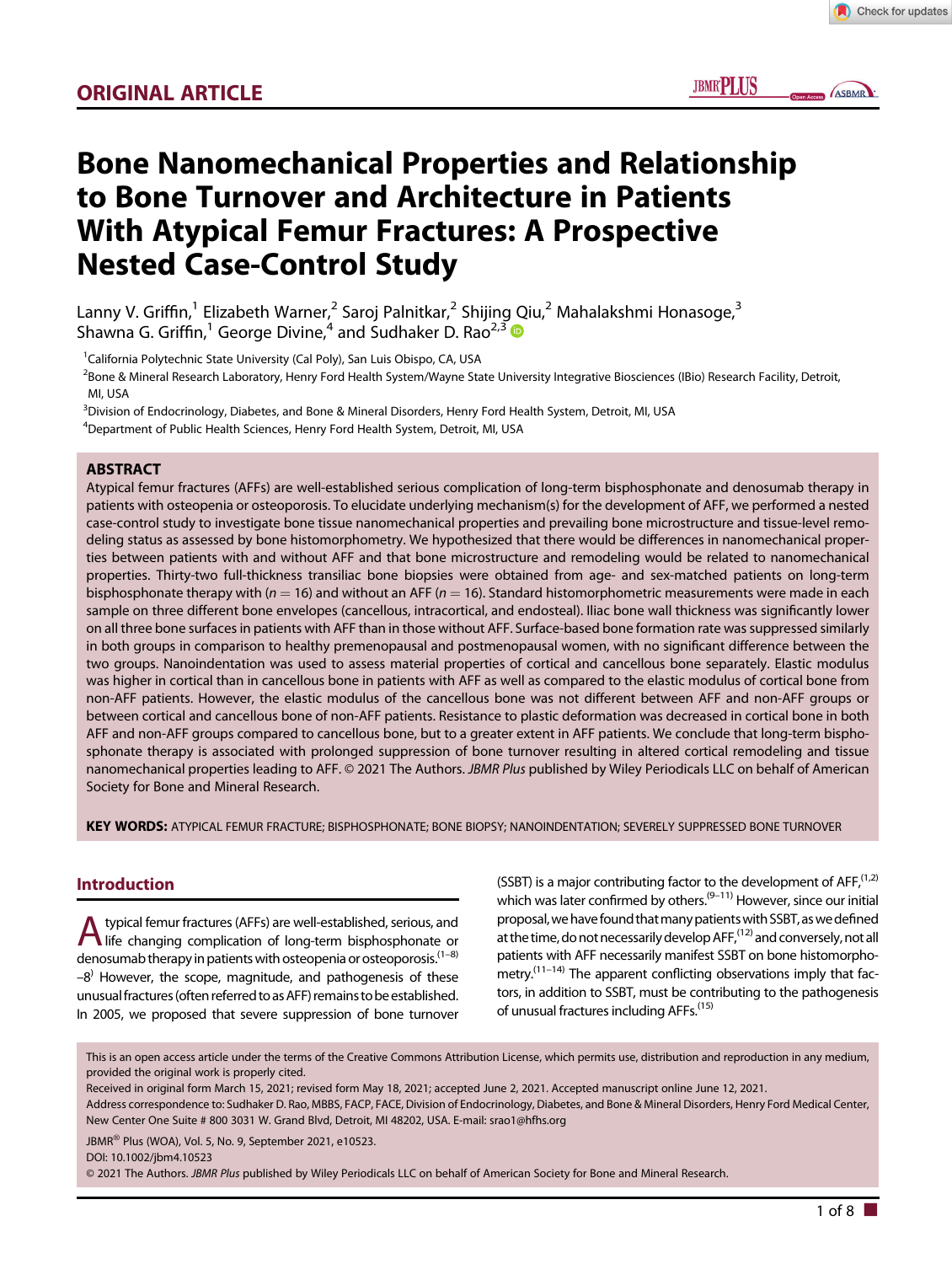Several investigators have proposed various risk factors for the development of AFF such as race/ethnicity, $(16-18)$  younger  $age<sub>1</sub><sup>(19)</sup> sex<sub>2</sub><sup>(20)</sup> femur geometry or generalized femoral cortical$ thickening,(21,22) duration and type of bisphosphonate therapy,<sup> $(5,20,23)$ </sup> drugs known to suppress bone turnover,<sup> $(24,25)$ </sup> certain comorbid conditions,<sup>(26)</sup> and  $SSBT<sup>(1,9-11)</sup>$  Of all the risk factors identified, only the generalized cortical thickness has not been confirmed in independent studies.(27,28) A few studies have examined mechanical and compositional properties of bone in both ex vivo,  $(29-31)$  and in vivo $(32,33)$  experiments, including our recent study,<sup>(34)</sup> and the results are conflicting. In our previous small cohort studies, we found significant differences in nanomechanical and compositional properties in iliac bone from patients with AFF compared to both bisphosphonate-naive osteoporotic patients and normal healthy non-osteoporotic sub $jects.<sup>(29–31)</sup>$  However, these studies lacked appropriate control bone biopsy specimens from patients treated with long-term bisphosphonate therapy, who had not sustained an AFF. To elucidate the underlying mechanism(s) for the development of AFF, we designed a nested case-control study to assess bone tissue nanomechanical properties in postmenopausal women receiving long-term bisphosphonate therapy for osteoporosis and relate these properties to the prevailing bone microstructure and tissue-level remodeling as assessed by standard bone histomorphometry.<sup>(35)</sup> We hypothesized that there would be differences in the nanomechanical properties between patients with and without an AFF and that the bone microstructure and remodeling would be related to the tissue-level nanomechanical properties.

## Patients and Methods

#### Patient and bone biopsy selection

Thirty-two postmenopausal women with osteoporosis who were on long-term bisphosphonate therapy (>2 years) were selected from a larger pool of 80 patients (20 with AFF and 60 without AFF), who underwent transiliac bone biopsies between 2014 and 2018 as part of the parent study (Pathogenesis of Atypical Femur Fractures; NCT02155595; [https://clinicaltrials.gov/ct2/show/NCT02155595\)](https://clinicaltrials.gov/ct2/show/NCT02155595). All patients were recruited consecutively without any ascertainment bias and the interval between AFF diagnosis and biopsy was <6 months. The 32 transiliac bone biopsies with intact cortices were included in this study (16 from patients with AFF and 16 from age-, sex-, and race-matched patients with no AFF; Table 1). Of the 32 patients, 30 were treated with alendronate and one each with zoledronic acid and denosumab at standard clinical therapeutic doses and frequency. Complete AFF were confirmed by x-rays and incomplete AFF were confirmed by single-energy femur scanning on a Hologic bone densitometer (Marlborough, MA, USA) and by digital tomosynthesis of femurs as appropriate. The study was approved by the Institutional Review Board at Henry Ford Hospital and a written informed consent was provided by all the participants.

#### Bone histomorphometry

Before biopsy, all patients received in vivo double tetracycline labeling with an interlabel interval of 14 days. The transiliac bone biopsies with intact cortices were obtained using a 7.5-mm trephine (Rochester Bone Biopsy Trephine; Medical Innovations

#### Table 1. Demographic Data of Patients With and Without an AFF

| Characteristic                                  | Patients<br>without an AFF | Patients with<br>an AFF |
|-------------------------------------------------|----------------------------|-------------------------|
| Sample size, n                                  | 16                         | 16                      |
| Female (%)                                      | 100                        | 100                     |
| Race, n                                         |                            |                         |
| Asian                                           | 0                          | 1                       |
| <b>Black</b>                                    | $\mathcal{P}$              | 2                       |
| White                                           | 14                         | 13                      |
| Age (years), mean $\pm$ SD                      | $68.1 + 6.6$               | $68.2 + 7.4$            |
| BP treatment duration<br>(years), mean $\pm$ SD | $7.5 + 4.7$                | $11.5 + 4.9$            |
| Fracture morphology, n                          |                            |                         |
| Complete AFF                                    |                            | 16                      |
| Incomplete AFF                                  |                            | 8                       |
| <b>Bilateral</b>                                |                            | 8                       |
| Unilateral                                      |                            | 8                       |

Female percentage is 100% by design (please see text for details). Total for complete and incomplete AFFs ( $n = 24$ ) exceeds total sample size  $(n = 16)$  because 8 patients had bilateral involvement (3 with bilateral complete AFF, 2 with bilateral incomplete AFF, and 3 with both type in each femur).

 $BP = b$ isphosphonate.

International, Inc., Rochester, MN, USA) and were processed, embedded, sectioned, stained, and examined as reported.<sup>(36)</sup> To reduce variability in sample procurement, all biopsies were performed by a single operator (SDR). To reduce bias, all bone samples were measured by a single histotechnologist (SP) who was unaware of the patient information (AFF and bisphosphonate treatment status). All bone histomorphometric variables are designated in accordance with the nomenclature recommended by the American Society for Bone and Mineral Research.<sup>(35)</sup>

The static histomorphometric indices were measured in sections stained with modified Toluidine blue, and the dynamic remodeling indices were measured in unstained sections. All the measurements were performed using a Bioquant image analysis system (Nashville, TN, USA) equipped with a bright-field and fluorescence microscope. The parameters related to bone structure included fraction of total bone volume per tissue volume (BV/TV, %), trabecular thickness (Tb.Th,  $\mu$ m) and number (Tb.N, 1/mm<sup>2</sup>), and cortical thickness (Ct.Th, μm). Static and remodeling indices were measured separately on the cancellous, intracortical, and endosteal surfaces. The static indices included osteoid and eroded surfaces as a fraction of bone surface (OS/BS, %; ES/BS, %), wall thickness (W.Th, μm), and osteoid thickness (O.Th, μm). The surface lengths covered by osteoblasts and osteoclasts (Ob.S and Oc.S) were measured separately and expressed as a fraction of bone surface (Ob.S/BS, %; Oc.S/BS, %).

The dynamic remodeling indices were measured based on tetracycline labeling. The extent of bone mineralizing surface (MS) was labeled by double or single tetracycline labeling, from which the MS as a fraction of total bone surface (MS/BS, %) was calculated. Mineral apposition rate (MAR, μm/day) was obtained from the average distance between the two tetracycline labels divided by the interval of administration (14 days in our study). Bone formation rate at the surface level (BFR/BS, μm<sup>3</sup>/μm<sup>2</sup>/year) was calculated as MAR\*(MS/BS). Activation frequency (Ac.f, #/year), the annual probability of activation of a new remodeling site at any given locus on the bone surfaces, was derived from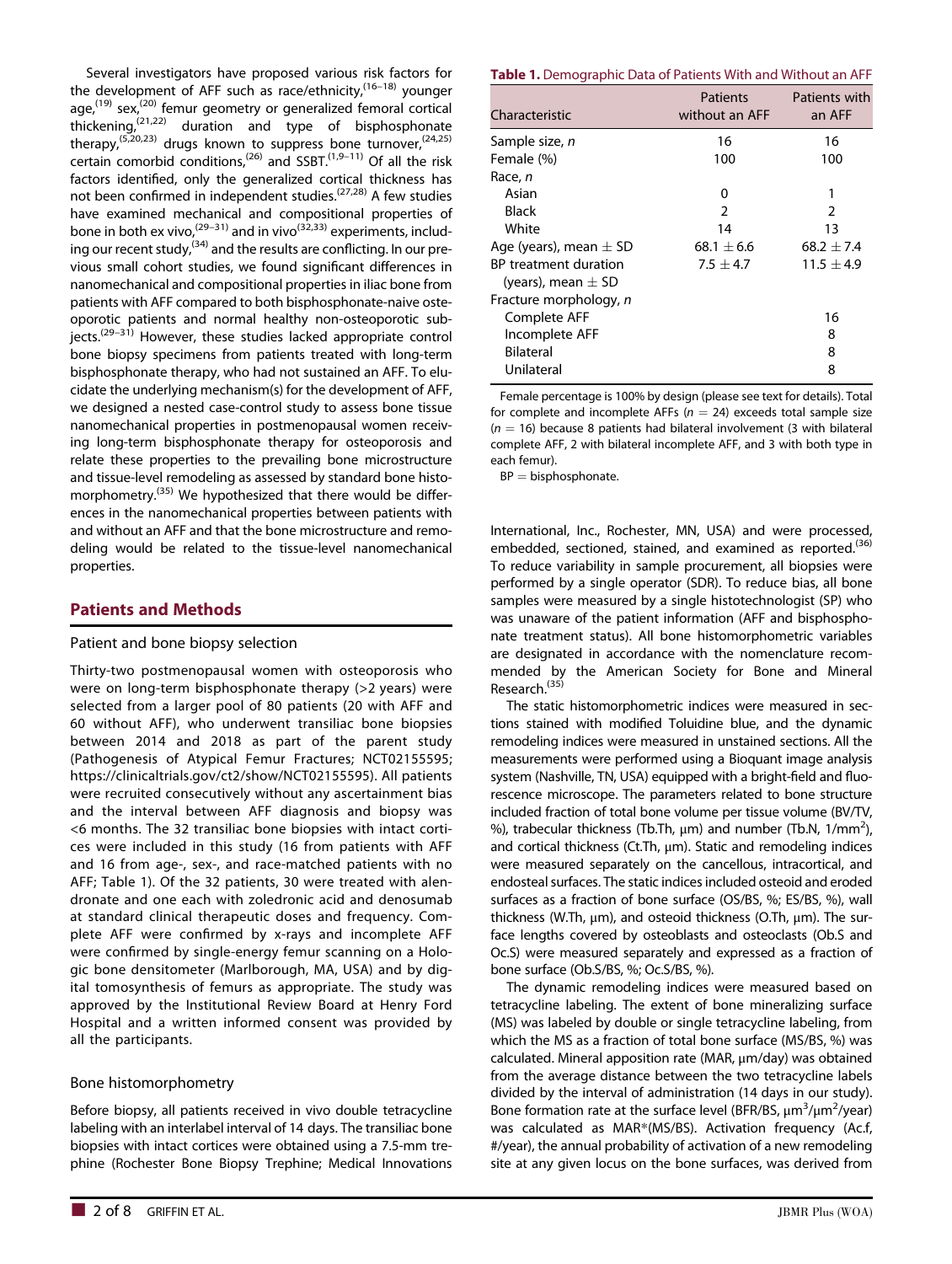BFR/BS)/W.Th. For surfaces containing only a single label, a minimum value of 0.3 μm/day was assigned to MAR; if there was no label, the MAR was treated as a missing value, and MS/BS, BFR/BS and Ac.f were assigned a value of zero.<sup>(12,37)</sup>

#### Nanoindentation

The embedded bone biopsies were prepared for nanoindentation by polishing to 0.05-μm standard metallographic techniques. A nanoindenter (NanoTest 600; Micromaterials, LTD, Wrexham, UK) was used to measure the force and displacement during indentation of the polished bone specimen. Nanoindentation was performed using a Berkovich diamond indenter tip  $(E<sub>i</sub> = 1141$  Gpa,  $v<sub>i</sub> = 0.07$ , where  $E<sub>i</sub>$  represents elastic modulus and  $v_i$  represents Poisson's ratio of the indenter). The indentation procedure was performed under displacement control. After the surface was identified, the indenter was advanced to 500 nm at a loading rate of 0.25 mN/s. The indentation included a 60-second holding period at maximum load to account for creep and a 100-second holding period for thermal drift at 10% of maximum load. For each specimen, 60 sites were measured in cortical bone, and 12 sites were measured in each of five trabeculae. The measurement areas were determined using an optical microscope at magnification  $\times$  400. Bone tissue elastic modulus (E) and contact hardness  $(H<sub>c</sub>)$  were calculated using a mathematical solution derived by Oliver and Pharr(38) and resistance to plastic deformation (H) was calculated using previously described methods.<sup>(29,30)</sup> The elastic energy  $(U_e)$ , defined as the amount of indentation energy recovered, is calculated as the area under the unloading curve (AUC). The plastic energy  $(U_p)$ , defined as unrecoverable energy



Fig. 1. A typical indentation curve. The elastic (Ue) and plastic energy (Up) are denoted on the indentation curves.

| Table 2. Relevant Bone Histomorphometric Data  |                   |                   |                                                    |                                    |                    |       |                   |                                                                          |                                                    |
|------------------------------------------------|-------------------|-------------------|----------------------------------------------------|------------------------------------|--------------------|-------|-------------------|--------------------------------------------------------------------------|----------------------------------------------------|
|                                                |                   | Cancellous bone   |                                                    |                                    | Intracortical bone |       |                   | Endosteal bone                                                           |                                                    |
| arameter                                       | non-AFF           | <b>AFF</b>        | p                                                  | non-AFF                            | <b>AFF</b>         | p     | non-AFF           | <b>AFF</b>                                                               | d                                                  |
| WTV (%)                                        | $5.2 \pm 5.10$    | $14.1 \pm 5.47$   | 0.587                                              | $95.3 \pm 1.41$                    | $93.9 \pm 3.75$    | 0.619 |                   |                                                                          |                                                    |
| $(b.7h (\mu m))$                               | $107 + 24.5$      | $103 + 25.9$      | 0.462<br>0.551                                     |                                    |                    |       |                   |                                                                          |                                                    |
| Ⴆ.N (#/mm $^2$ )                               | $1.39 \pm 0.287$  | $.33 \pm 0.235$   |                                                    |                                    |                    |       |                   |                                                                          |                                                    |
| $t$ . Th (mm)                                  |                   |                   |                                                    | $0.987 \pm 0.278$                  | $1.02 \pm 0.302$   |       |                   |                                                                          |                                                    |
| $V$ .Th $(\mu m)$                              | $33.6 \pm 3.69$   | $29.8 \pm 4.61$   |                                                    | $42.6 \pm 4.66$                    | $36.1 \pm 4.22$    |       | $37.2 \pm 4.36$   | $33.3 + 5.50$                                                            | 0.010                                              |
| <b>(%) S8/S</b>                                | $2.10 \pm 1.80$   | $3.62 + 3.22$     |                                                    | $2.26 \pm 2.78$                    | $3.57 \pm 1.97$    |       | $3.44 \pm 3.70$   | $7.44 \pm 8.66$                                                          |                                                    |
| C.S/BS(%)                                      | $0.298 \pm 0.328$ | $0.979 \pm 1.21$  |                                                    | $0.288 \pm 0.479$                  | $0.567 \pm 0.342$  |       | $0.604 \pm 0.932$ |                                                                          |                                                    |
| <b>C%) SS/SC</b>                               | $1.96 \pm 2.42$   | $5.21 \pm 7.70$   |                                                    |                                    | $8.09 \pm 6.35$    |       | $5.18 \pm 4.39$   | $2.19 \pm 2.72$<br>$7.75 \pm 7.20$<br>$5.87 \pm 2.95$<br>$2.41 \pm 3.35$ |                                                    |
| $0.7h$ ( $\mu$ m)                              | $8.08 \pm 5.00$   | $7.40 \pm 3.18$   |                                                    | $5.10 \pm 3.98$<br>$6.51 \pm 2.34$ | $7.40 \pm 3.32$    |       | $5.38 \pm 3.40$   |                                                                          |                                                    |
| )b.S/BS (%)                                    | $0.357 \pm 0.697$ | $1.05 \pm 1.63$   |                                                    | $0.867 \pm 1.16$                   | $1.77 \pm 2.22$    |       | $0.803 \pm 0.733$ |                                                                          |                                                    |
| /AR (µm/day)                                   | $0.323 \pm 0.148$ | $0.359 \pm 0.179$ | 0.018<br>0.158<br>0.063<br>0.653<br>0.708<br>0.708 | $0.331 \pm 0.216$                  | $0.356 \pm 0.139$  |       | $0.311 \pm 0.263$ | $0.268 \pm 0.129$                                                        | 0.140<br>0.133<br>0.157<br>0.368<br>0.881<br>0.881 |
| $BFR/BS$ ( $\mu$ m $^3/\mu$ m $^2/\gamma$ ear) | $1.51 \pm 2.35$   | $2.01 \pm 2.81$   |                                                    | $5.02 \pm 5.36$                    | $5.10 \pm 6.23$    |       | $2.63 \pm 3.58$   | $3.36 \pm 5.43$                                                          |                                                    |
| Ac.f (#/year)                                  | $0.042 \pm 0.061$ | $0.064 \pm 0.090$ | 0.967                                              | $0.115 \pm 0.124$                  | $0.150 \pm 0.189$  | 0.983 | $0.074 \pm 0.103$ | $0.104 \pm 0.164$                                                        |                                                    |
| Data are expressed as mean $\pm$ SD.           |                   |                   |                                                    |                                    |                    |       |                   |                                                                          |                                                    |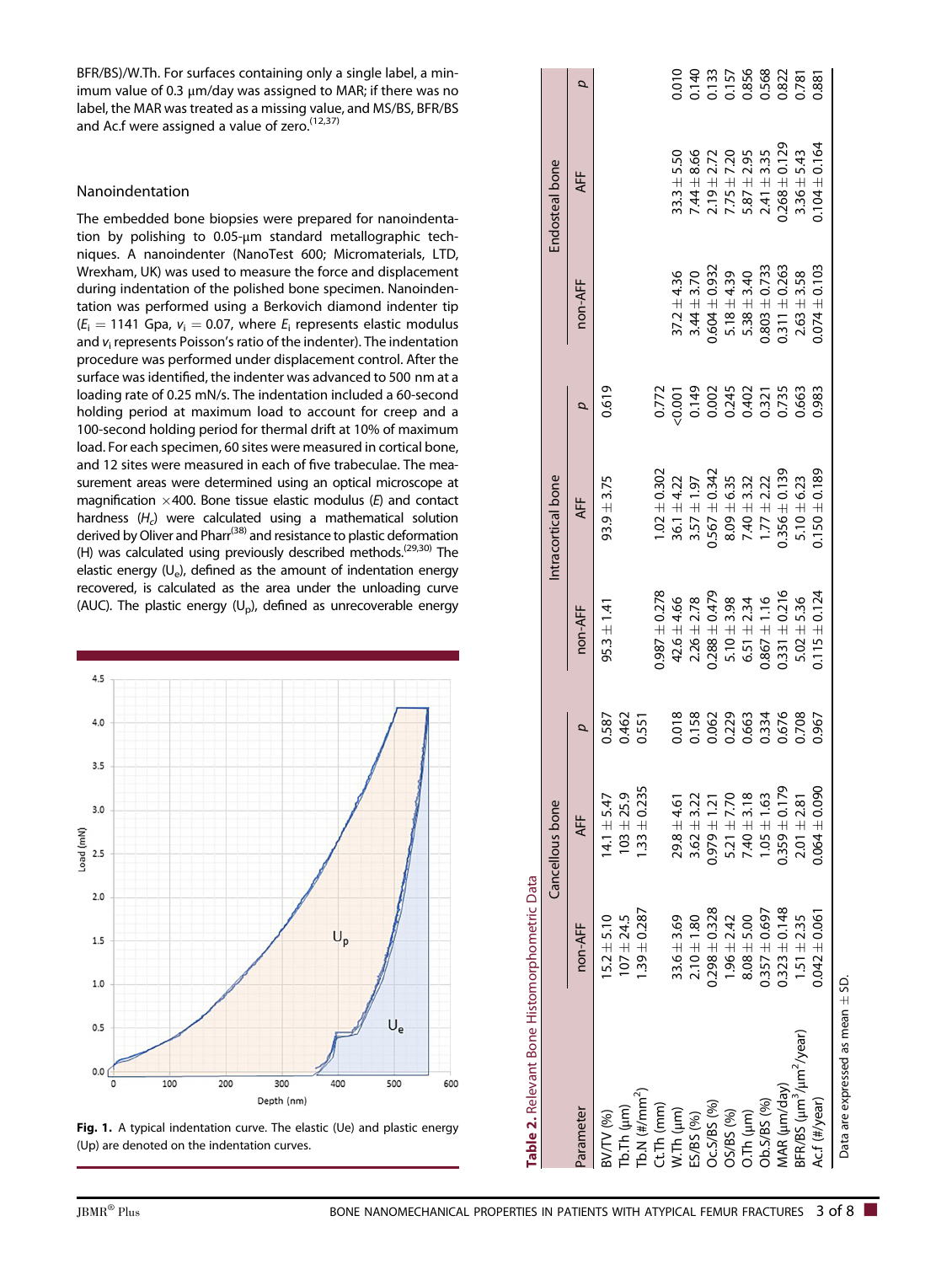

Fig. 2. Average nanoindentation data for cortical and trabecular bone with and without an atypical femur fracture. The data are presented as mean with 95% confidence intervals for elastic modulus (A), resistance to plastic deformation (B), contact hardness (C), elastic indentation work (D), and plastic indentation work (E). Differences with an asterisk are statistically significant at  $p < 0.05$ .

spent on processes such as microcracking, was calculated by subtracting the elastic energy from the total energy (Fig. 1).

#### Statistical analysis

Bone histomorphometric variables are expressed as mean  $\pm$  SD and differences between patients with and without AFF were compared by unpaired  $t$  test. Nanoindentation results, elastic modulus (E), contact hardness  $(H<sub>c</sub>)$ , resistance to plastic

deformation (H), elastic energy ( $U_e$ ), and plastic energy ( $U_p$ ), are reported as mean  $\pm$  SD or 95% CI.

A mixed effects logistic regression model was used to assess the significance of explanatory variables (treatment duration, mechanical property) on the binary outcome: AFF or non-AFF (Proc GEE, version 9.4; SAS Institute, Inc., Cary, NC, USA). Cortical and trabecular bone components were analyzed separately. Odds ratios (ORs) were calculated for treatment duration and nanoindentation property. Differences with a  $p$  value <0.05 were considered significant.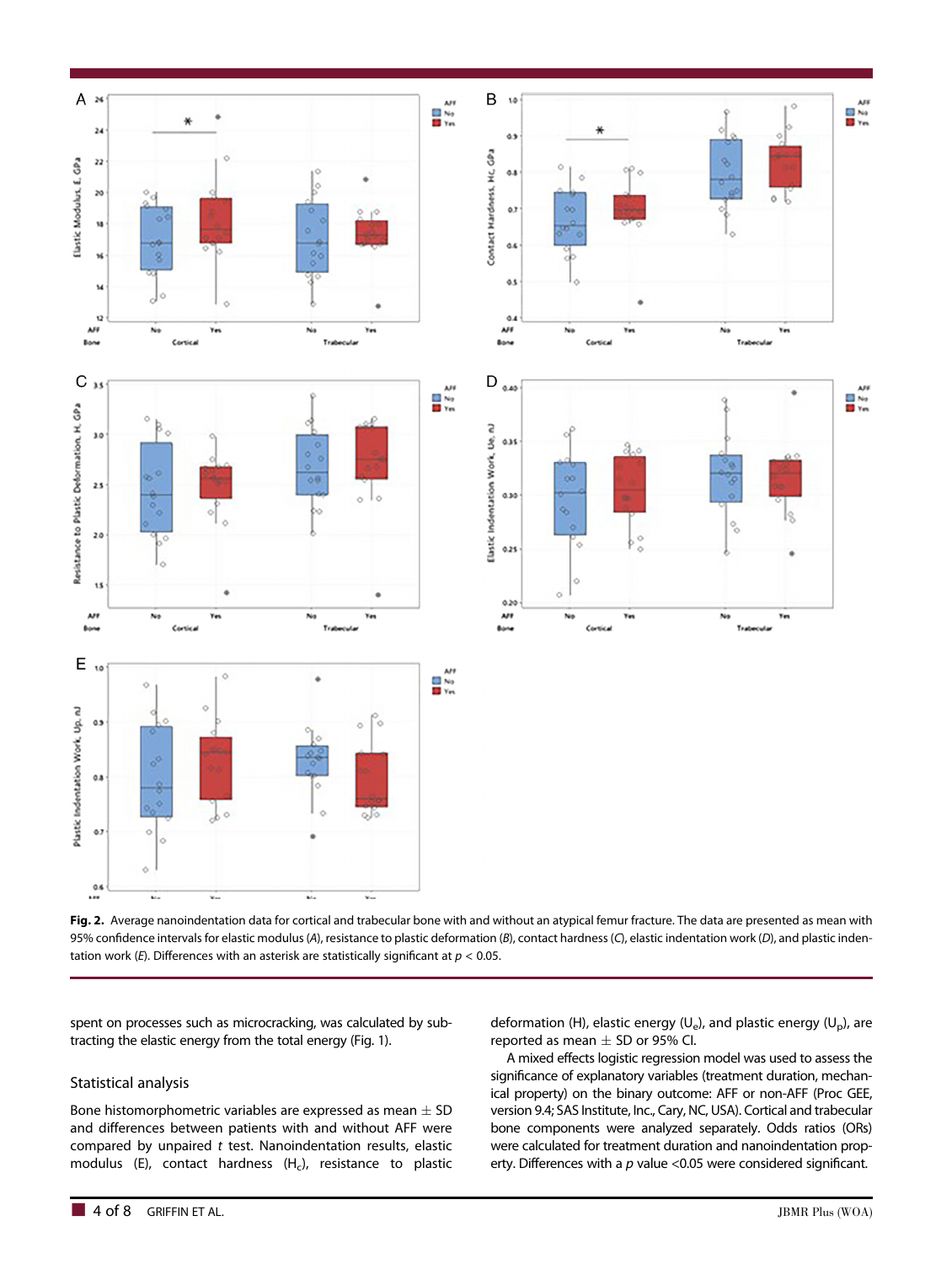All patients in this substudy were women by design of the parent protocol (NCT02155595). Of the 32 women, four were black, one was Asian, and 27 were white. The mean age of the cohort was 68.1  $\pm$  6.9 years; 31 were treated with bisphosphonates (alendronate  $=$  30 and zoledronic acid  $=$  1) and one was treated with denosumab for at least ≥2 years (Table 1). Although the mean age of the two groups (women with AFF versus women with no AFF) was identical (mean 68 years) because of matching, patients with an AFF had been on antiresorptive therapy for a significantly longer duration (11.6  $\pm$  4.9 years; range, 2 to 20 years) than non-AFF patients (7.4  $\pm$  4.8 years; range 2 to 20 years;  $p = 0.006$ ). None of the patients were on long-term corticosteroids, pharmacologic high-dose vitamin D, or any other concurrent antiresorptive therapy, except one patient who was receiving estrogen with alendronate. Four patients had diabetes mellitus (three in AFF and one in non-AFF group), and none had conditions or taking medications known to cause osteoporosis.

#### Histomorphometry

Relevant bone histomorphometric data are summarized in Table 2. The differences in structural variables, including cancellous bone volumes (Cn-BV/TV), trabecular thicknesses (Tb.Th), trabecular number (Tb.N), cortical bone volume (Ct-BV/TV), and cortical thickness (Ct.Th), were not significant between AFF and non-AFF patients. For static variables, no bone envelope showed significant difference in erosion surface (ES/BS), osteoid surface (OS/BS), osteoid thickness (O.Th), or osteoblast surface (Ob.S/BS) between the two groups. Wall thickness (W.Th) in all three bone envelopes was significantly lower in patients with AFF than in non-AFF patients. However, osteoclast surface (Oc.S/BS) in the intracortical envelope was significantly higher in AFF patients compared to non-AFF patients. Tetracycline-labeled dynamic variables showed that mineral apposition rate (MAR), bone formation rate at surface level (BFR/BS), and activation frequency (Ac.f) were not significantly different in all bone envelopes between the two groups. However, the degree of suppression of both BFR/BS and Ac.f were similar in AFF and non-AFF patients as compared to normal postmenopausal women without osteoporosis.<sup>(36)</sup>

#### Nanoindentation

Relevant cortical and cancellous bone tissue nanoindentation results are depicted in Fig. 2 and representative force-depth curves for an AFF and non-AFF subjects are in Fig. 3. Mean elastic modulus (E) and contact hardness  $(H<sub>c</sub>)$  of the cortical bone from patients with AFF were significantly higher than in the cortical bone from non-AFF patients (Fig. 2A,B). Also, the AUC for AFF patients was greater than for non-AFF patients (Fig. 3), corresponding to a greater plastic work of indentation (Fig. 2E) implying that there is an increased risk of an AFF with an increasing elastic modulus of the cortical bone. Resistance to plastic deformation of cortical bone was not significantly different between the two groups (Fig. 2C). After adjusting for the treatment duration, the differences between the groups remained significant. The OR for an AFF for elastic modulus of cortical bone was 1.13 (95% Cl, 1.02-1.24;  $p = 0.017$ ), and for contact hardness was 7.88 (95% CI, 1.06–58.5;  $p = 0.044$ ; Supplemental Table S1). This suggests that an AFF is 1.13 times more likely to occur with a unit increase in elastic modulus and almost eight times more likely to occur with a unit increase in contact hardness.



Fig. 3. Typical average force-depth curves for bone with and without an atypical femur fracture. For the curve representing no-AFF,  $E = 16.2$  GPa,  $H = 1.178$  GPa, Hc = 0.77 GPa, Ue = 0.44 nJ, Up = 0.82 nJ. For the curve representing an AFF, E = 18.6 GPa, H = 1.63 GPa, Hc = 0.56 GPa,  $Ue = 0.37$  nJ,  $Up = 0.91$  nJ.

There were no significant differences in any of the nanomechanical properties of cancellous bone between patients with and without an AFF (Fig. 2A–E), and none of the nanomechanical properties of cancellous bone were associated with AFF (Supplemental Table S2). However, it is interesting to note that the plastic work of indentation had a decreasing trend in cancellous bone with an AFF compared to the cortical bone (Fig. 2E). Indentation energy was the only nanomechanical property to exhibit this trend.

## **Discussion**

In this well-characterized age-, sex-, race-matched prospective nested case-control study of postmenopausal women receiving bisphosphonate therapy, we showed that bone turnover was severely suppressed similarly in patients with and without AFF; however, the mean duration of bisphosphonate therapy was 4 years longer in patients with AFF (Table 1). This implies that although both the degree and duration of SSBT are involved in the pathogenesis of AFF, the duration of SSBT appears to be more important than the degree of suppression. In addition, we report for the first time, that wall thickness, an index of the output capacity of team of osteoblasts, was significantly lower in bone from patients with AFF than in non-AFF patients. Thus, a combination of SSBT and impaired osteoblast team function (Table 2) may compromise bone tissue material properties as noted in Fig. 2.

Similar to our previous uncontrolled studies,<sup> $(29,30)$ </sup> we have confirmed that the tissue level nanomechanical properties of bone are significantly compromised in patients on long-term bisphosphonate therapy who sustained an AFF compared to those who did not sustain an AFF. Also, in this study we found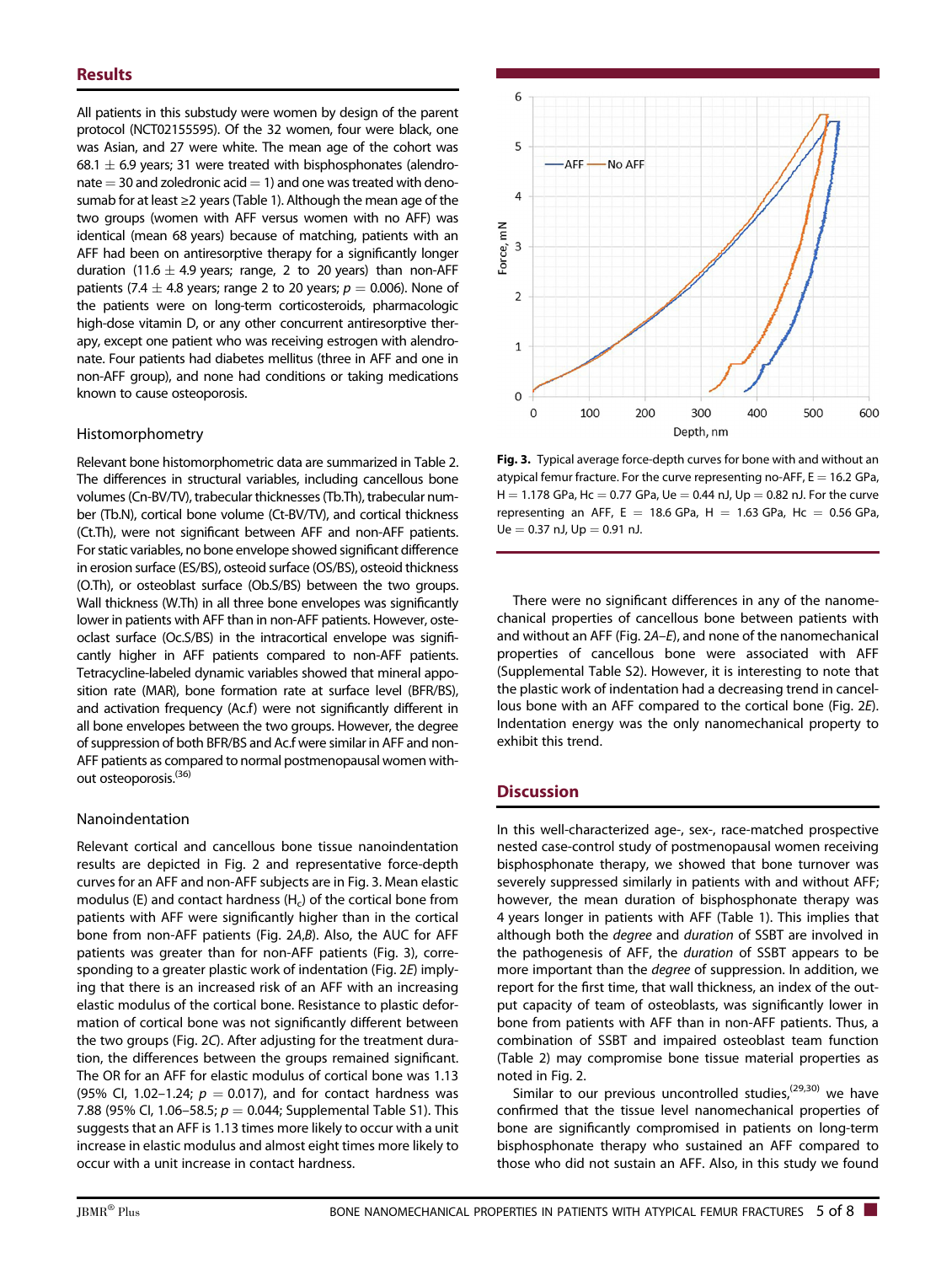that the nanomechanical properties were more profoundly affected in cortical bone than in cancellous bone, which may help explain why atypical fractures occur in cortical rich long tubular bones (extremities) compared to cancellous rich flat bones (vertebrae) as can be seen in some patients after discontinuation of denosumab.<sup>(39)</sup>

Considering the nanomechanical properties of cortical bone tissue, we found that an AFF was about 12.5% more likely to have a higher elastic modulus and AFF is eight times more likely to have occurred in bone with increased contact hardness of cortical bone. Increases in Young's modulus measured by nanoindentation may be associated with increased tissue degree of mineralization, which is consistent with our previously reported results<sup>(29,30)</sup> and a recent report,<sup>(34)</sup> as well as in agreement with those in the literature.<sup>(40,41)</sup> AFF, in some respects, is a type of insufficiency stress fracture associated with accumulation of microdamage due to prolonged  $SSBT<sup>(1,2,9)</sup>$  Indeed, we found numerous microcracks in the cortical bone, which are known to increase with increasing mechanical loading over time and as a function of decreasing bone remodeling.(12,34) In addition, bisphosphonates are known to promote non-enzymatic glycation, which increases bone fragility and disrupts microcrack toughening mechanisms in bone.<sup> $(40,42)$ </sup> This study also examined the work of indentation and its potential for understanding AFF. Our results showed a trend of increased plastic indentation work in cortical bone with an AFF, although results were not significantly different from non-AFF bone (Fig. 2E). It is interesting to note that the trends of plastic indentation work were different for cortical and cancellous bone; a comparative study of cortical and cancellous bone with and without an AFF might elucidate key differences associated with the underlying changes of bone subjected to long-term bisphosphonate therapy and explain why AFFs occur.

Collectively, prolonged SSBT, reduced wall thickness, and nanoindentation results suggest that the nanomechanical properties of bone are significantly compromised in patients who have sustained an AFF. Although both the cortical and cancellous bone tissue properties are affected, the cortical bone tissue was more profoundly affected, as reflected in higher elastic modulus and contact hardness in patients with an AFF (Fig. 2A–E). Taken together, it seems reasonable to infer that atypical fractures are more common in weight-bearing cortical-rich long bones (femur, tibia, and metatarsals)<sup>(1-3,43-46)</sup> than in non– weight-bearing cortical-rich bones (humerus and pubic rami).<sup>(1)</sup>

Of the various risk factors proposed for the development of AFFs, only the bone remodeling and mechanical properties appear to be relevant. Race/ethnicity, sex, age, and femur geometry are closely interrelated, and although femur geometry most likely determines the location of AFF (subtrochanteric versus diaphyseal), it does not necessarily cause AFF. A similar relationship might exist between height/weight and AFF, but this effect is in addition to  $SSBT<sup>(47)</sup>$  Finally, drugs known to lower bone turnover add to the risk of AFF caused by SSBT, but do not by themselves cause AFF, because no case of AFF has been reported in patients on long-term estrogen, raloxifene, glucocorticoid, or proton-pump inhibitor therapy alone or together without bisphosphonate therapy.

What can be inferred from our novel observations? All biologic tissues must renovate by remodeling to avoid age-related or drug-induced decay in tissue material properties, a process that is not unique to bone; however, the process of remodeling is critical to maintain structural integrity of bones. Thus, suppression of bone turnover over a short-term (<5 years, for instance) may not

be detrimental, but chronic suppression over prolonged periods (>5–10 years) may compromise both bone material and compositional properties.<sup> $(29-31)$ </sup> Long-term suppression of bone turnover, especially SSBT, promotes advanced glycation of collagen, increases degree of mineralization and homogeneity of bone tissue, and decreases targeted repair of microdamage, which collectively result in bone tissue brittleness.<sup>(48)</sup> Thus, chronic suppression of bone turnover appears to be the most proximate cause for the development of AFF, but the duration of suppression is more important than the degree of suppression as demonstrated in this study. This phenomenon is analogous to the development of secondary adrenal insufficiency in patients on chronic glucocorticoid therapy. A short-term treatment, regardless of glucocorticoid dose, rarely suppresses endogenous cortisol secretion, but prolonged glucocorticoid therapy, even in small doses, results in adrenal insufficiency.<sup>(49,50)</sup> Accordingly, the concept of a "drug holiday" for potent anti-resorptive therapies appears to be both rational and justified,  $(51-53)$  as it is practiced for glucocorticoid therapy.

Two findings in our study deserve further exploration: the unexpected finding of reduced wall thickness and increased osteoclast surface without an increase in eroded surface. It is likely that chronic suppression of bone turnover with long-term treatment with bisphosphonates not only reduces osteoblast function, but also affects osteoclast function, both of which are required to mitigate bone tissue microdamage accumulation, avoid increased degree of mineralization of bone,  $(34)$  and prevent adverse nanomechanical properties.

Despite being a well-designed matched nested casecontrolled study, there were a few limitations to the approach. First, the sample size was small, having been limited by the number of patients with AFF. This was not unexpected considering the rarity of AFFs and the need for an invasive transiliac bone biopsy to perform detailed bone histomorphometry and to measure nanomechanical properties. Nevertheless, we accomplished both of our objectives with novel informative findings. Second, because of the large variance in histomorphometric measurements, we may have failed to detect meaningful differences in several relevant variables such as osteoid and mineralization indices, and bone formation rate. However, the directional changes and numerical differences, although not statistically significant, suggest that SSBT may be the most proximate cause in the pathogenesis of AFF, which in turn may lead to altered bone tissue compositional properties that we did not measure. Third, we cannot exclude unintended ascertainment bias in the recruitment of patients for the study, although we did not explicitly seek specific patients. Finally, there may have been unintended confounding variables and we did not have baseline bone biopsy before initiation of bisphosphonate therapy, which may be important because further suppression of an already preexisting low bone remodeling may aggravate the situation.

Notwithstanding the limitations, our study also had several strengths. The unique study design provided useful and novel information about underlying pathogenic mechanisms for the development of AFF in women receiving long-term bisphosphonate therapy. The current study affirms our previous uncontrolled study results and extend them by demonstrating key differences in bone histomorphometric and nanomechanical properties between patients with and without AFF. Directional changes, albeit some nonsignificant, suggest biologically plausible causality, and will need to be further investigated. The combination of bone histomorphometric and nanoindentation results suggest that cortical bone is more compromised than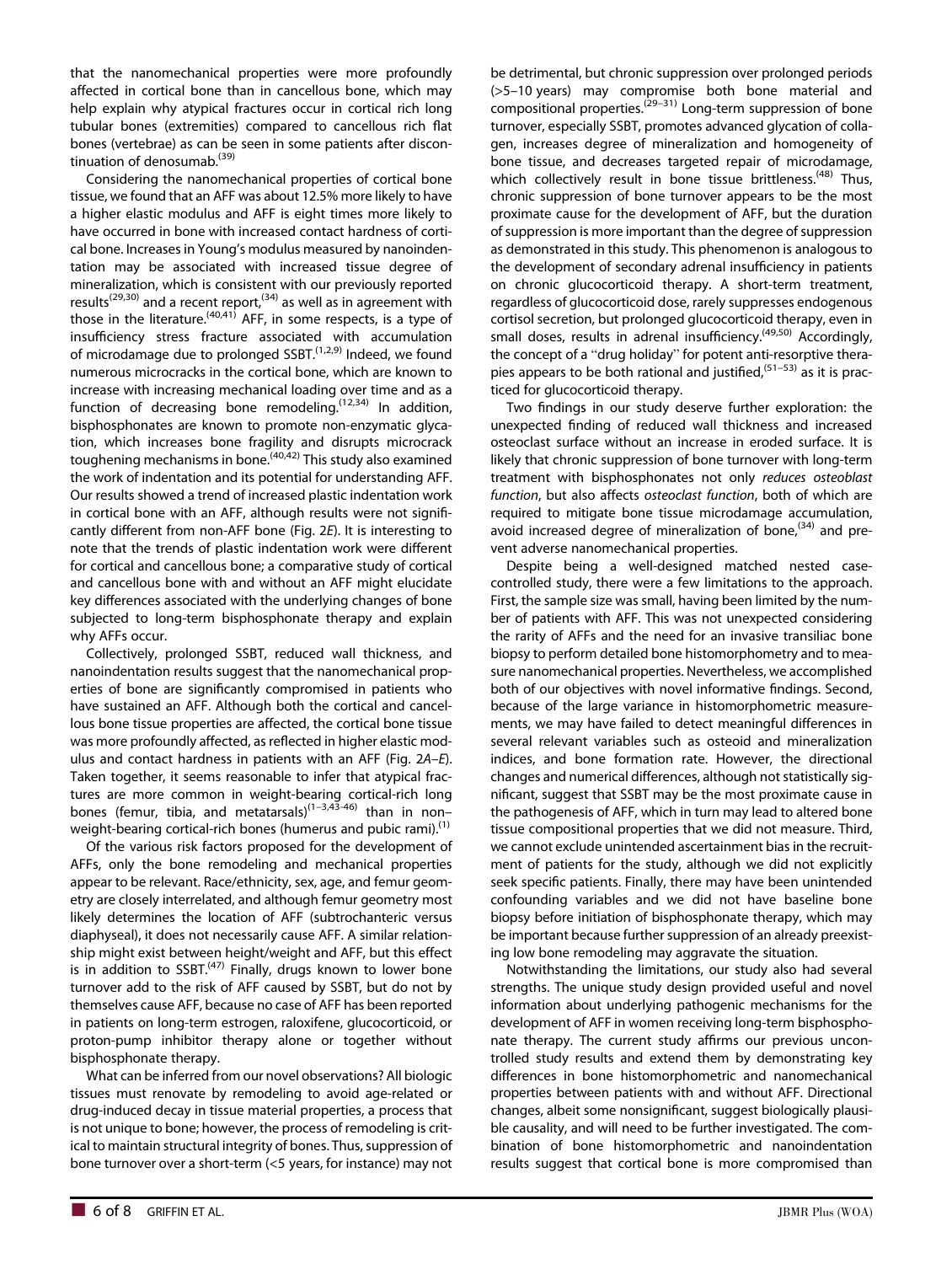cancellous bone and may explain why these unusual fractures occur almost exclusively in weight-bearing long bones such as femur, tibia, and metatarsals.

## **Conclusions**

Based on the current and previous studies, we conclude that long-term BP therapy in postmenopausal women is associated with prolonged SSBT resulting in altered cortical bone tissue nanomechanical properties leading to cortical-rich weightbearing long-bone atypical fractures. The scope and magnitude of this life-changing complication requires further clarification. And although the absolute risk is small, the relative risk is likely high considering the large number of individuals at risk because of bone density determined treatment strategy. Also, the risk of AFF during long-term bisphosphonate therapy is probably different in younger compared to older patients and balancing the benefit/risk ratio depends heavily on treatment duration (by inference, the younger the patient, the longer the treatment duration), and remaining life expectancy (by inference the older the individual, the shorter the remaining life expectancy and greater the risk of hip fracture risk), which determines the time an individual will be at risk of sustaining an AFF.

### Acknowledgments

This research study was supported by the National Institute of Arthritis and Musculoskeletal and Skin Diseases (NIAMS) of the National Institutes of Health (NIH) under Award Number AR062103 to SDR. The content is solely the responsibility of the authors and does not necessarily represent the official views of the NIAMS or the NIH. We thank Ajaykumar D. Rao, MD, M.MSc, FACP, Assistant Professor, Department of Endocrinology, Temple University, Philadelphia, PA, for helpful discussions during the preparation of the manuscript and critical review; Clarita V. Odvina, MD, formerly of the Department of Mineral Metabolism, South Western Medical School, Dallas, TX, for her astute original clinical observation that led to the concept of "severe suppression of bone turnover (SSBT)" and atypical fractures; and the late Dr. A.M. Parfitt for many helpful discussions during the initiation of this study, and suggesting the term SSBT to distinguish it from adynamic bone disease seen in dialysis patients. We also thank Dr. Karla D. Passalacqua, PhD, Senior Medical Writer, for assistance with manuscript preparation, and Ms. Stephanie Stebens, MLIS, Sladen Library, for literature search and citation help, both at Henry Ford Hospital.

Authors' roles: DSR, GWD, and SQ were involved in the study design. DSR, LVG, PS, SGG, SQ, MLH, and EW were involved in data acquisition. DSR, GWD, SQ, and LVG were involved in data analysis. DSR, SQ, and LG were involved in interpretation. DSR drafted the manuscript, which was critically revised by all authors, who approved the final. version and agree to be accountable for it. DSR and LVG accept responsibility for the integrity of the data and its analysis.

#### Conflict of Interest

All authors state that they have no conflicts of interest.

#### Peer Review

The peer review history for this article is available at [https://](https://publons.com/publon/10.1002/jbm4.10523) [publons.com/publon/10.1002/jbm4.10523.](https://publons.com/publon/10.1002/jbm4.10523)

#### References

- 1. Odvina CV, Zerwekh JE, Rao DS, Maalouf N, Gottschalk FA, Pak CY. Severely suppressed bone turnover: a potential complication of alendronate therapy. J Clin Endocrinol Metabol. 2005;90:1294-1301.
- 2. Odvina CV, Levy S, Rao S, Zerwekh JE, Rao DS. Unusual mid-shaft fractures during long-term bisphosphonate therapy. Clin Endocrinol (Oxf). 2010;72:161-168.
- 3. Edwards BJ, Bunta AD, Lane J, et al. Bisphosphonates and nonhealing femoral fractures: analysis of the FDA adverse event reporting system (FAERS) and international safety efforts: a systematic review from the research on adverse drug events and reports (RADAR) project. J Bone Joint Surg Am. 2013;95:297-307.
- 4. Black DM, Abrahamsen B, Bouxsein ML, Einhorn T, Napoli N. Atypical femur fractures: review of epidemiology, relationship to bisphosphonates, prevention, and clinical management. Endocr Rev. 2019;40: 333-368.
- 5. Abrahamsen B, Einhorn TA. Beyond a reasonable doubt? Bisphosphonates and atypical femur fractures. Bone. 2012;50:1196-1200.
- 6. Park-Wyllie LY, Mamdani MM, Juurlink DN, et al. Bisphosphonate use and the risk of subtrochanteric or femoral shaft fractures in older women. JAMA. 2011;305:783-789.
- 7. Schilcher J, Aspenberg P. Atypical fracture of the femur in a patient using denosumab—a case report. Acta Orthop. 2014;85:6-7.
- 8. Aspenberg P. Denosumab and atypical femoral fractures. Acta Orthop. 2014;85:1.
- 9. Visekruna M, Wilson D, McKiernan FE. Severely suppressed bone turnover and atypical skeletal fragility. J Clin Endocrinol Metab. 2008;93:2948-2952.
- 10. Armamento-Villareal R, Napoli N, Panwar V, Novack D. Suppressed bone turnover during alendronate therapy for high-turnover osteoporosis. N Engl J Med. 2006;355:2048-2050.
- 11. Armamento-Villareal R, Napoli N, Diemer K, et al. Bone turnover in bone biopsies of patients with low-energy cortical fractures receiving bisphosphonates: a case series. Calcif Tissue Int. 2009;85:37-44.
- 12. Qiu S, Divine GW, Palnitkar S, et al. Bone structure and turnover status in postmenopausal women with atypical femur fracture after prolonged bisphosphonate therapy. Calcif Tissue Int. 2017;100:235-243.
- 13. Jamal SA, Dion N, Ste-Marie LG. Atypical femoral fractures and bone turnover. N Engl J Med. 2011;365:1261-1262.
- 14. Somford MP, Draijer FW, Thomassen BJ, Chavassieux PM, Boivin G, Papapoulos SE. Bilateral fractures of the femur diaphysis in a patient with rheumatoid arthritis on long-term treatment with alendronate: clues to the mechanism of increased bone fragility. J Bone Miner Res. 2009;24:1736-1740.
- 15. Girgis CM, Seibel MJ. Guilt by association? Examining the role of bisphosphonate therapy in the development of atypical femur fractures. Bone. 2011;48:963-965.
- 16. Lo JC, Hui RL, Grimsrud CD, et al. The association of race/ethnicity and risk of atypical femur fracture among older women receiving oral bisphosphonate therapy. Bone. 2016;85:142-147.
- 17. Nguyen HH, Lakhani A, Shore-Lorenti C, et al. Asian ethnicity is associated with atypical femur fractures in an Australian population study. Bone. 2020;135:115319.
- 18. Marcano A, Taormina D, Egol KA, Peck V, Tejwani NC. Are race and sex associated with the occurrence of atypical femoral fractures? Clin Orthop Relat Res. 2014;472:1020-1027.
- 19. Lo JC, Huang SY, Lee GA, et al. Clinical correlates of atypical femoral fracture. Bone. 2012;51:181-184.
- 20. Schilcher J, Koeppen V, Aspenberg P, Michaelsson K. Risk of atypical femoral fracture during and after bisphosphonate use. Acta Orthop. 2015;86:100-107.